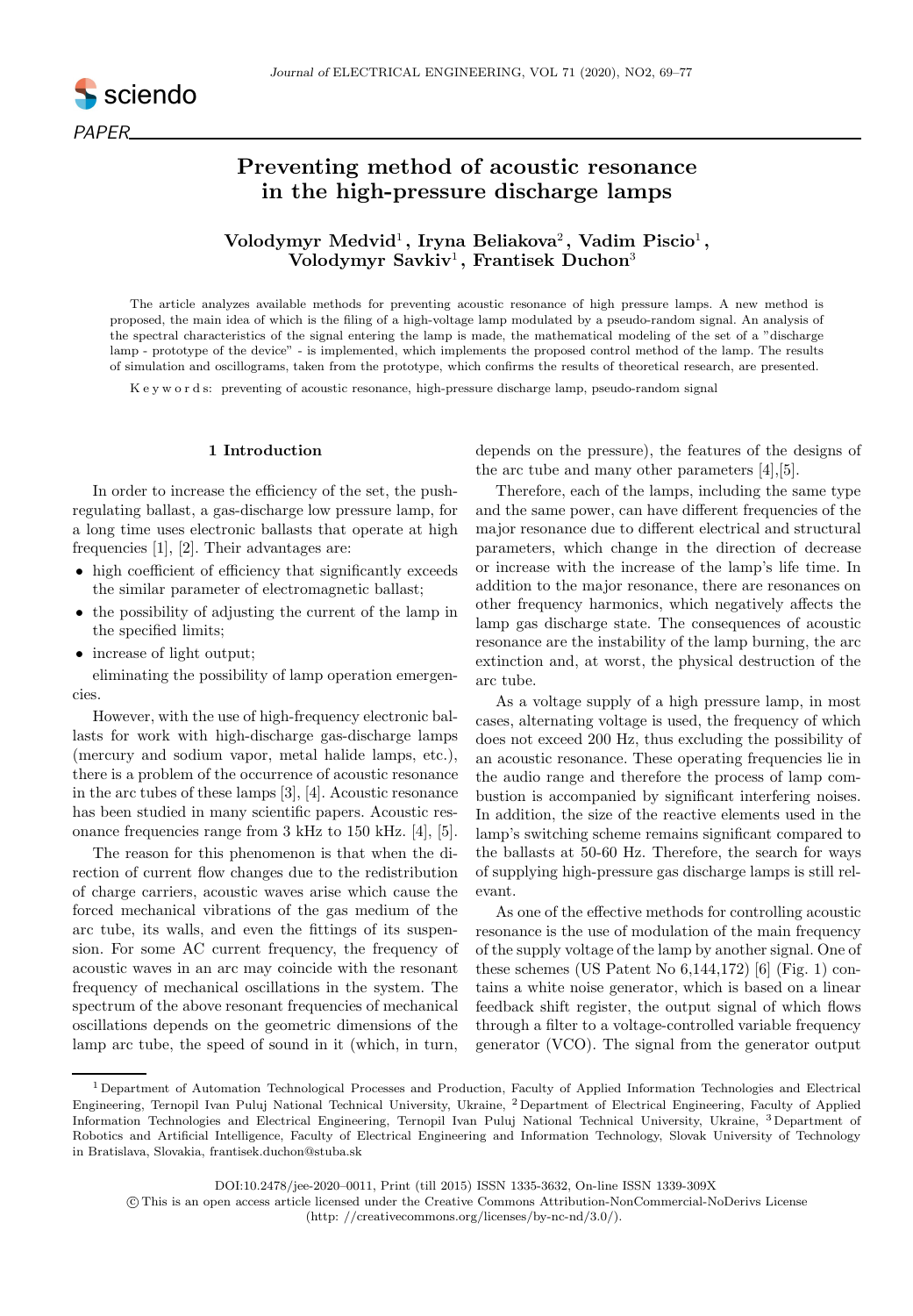

Fig. 1. Scheme of electronic ballast [4] for gas-discharge lamp: VCO(voltage controlled oscillator)



Fig. 2. Block diagram of the proposed device



Fig. 3. Generator based on a linear feedback shift register LFSR  $(N = 12)$ 

enters the previous output key amplifier and is fed to the circuit of the inductive ballast, constructed in the usual way. The frequency range of the frequency of the VCO generator is usually chosen small. As a result, the output frequency of the signal coming to the lamp is changed by some pseudorandom behavior. The frequency of the change of the output signal of the pseudorandom signal generator is chosen much less than the average frequency of the VCO.

When working on the circuit, the frequency of the signal on the lamp is constantly changing and the resonance of the arc tube has not time to develop due to the inertia of the processes in the lamp.

In US Pat. No 4,337,136 [7], instead of a pseudorandom signal generator, a low-frequency sawtooth generator is used. In [7], it is noted that the instability of the arc caused by acoustic resonance depends both on the shape of the bearing signal and on the form of the modulating signal, and that the rectangular shape of the bearing wave is much more acceptable for ensuring the arc stability than the sinusoidal carrier, and that the modulation signal of the sawform (from 1 ms to 10 ms per cycle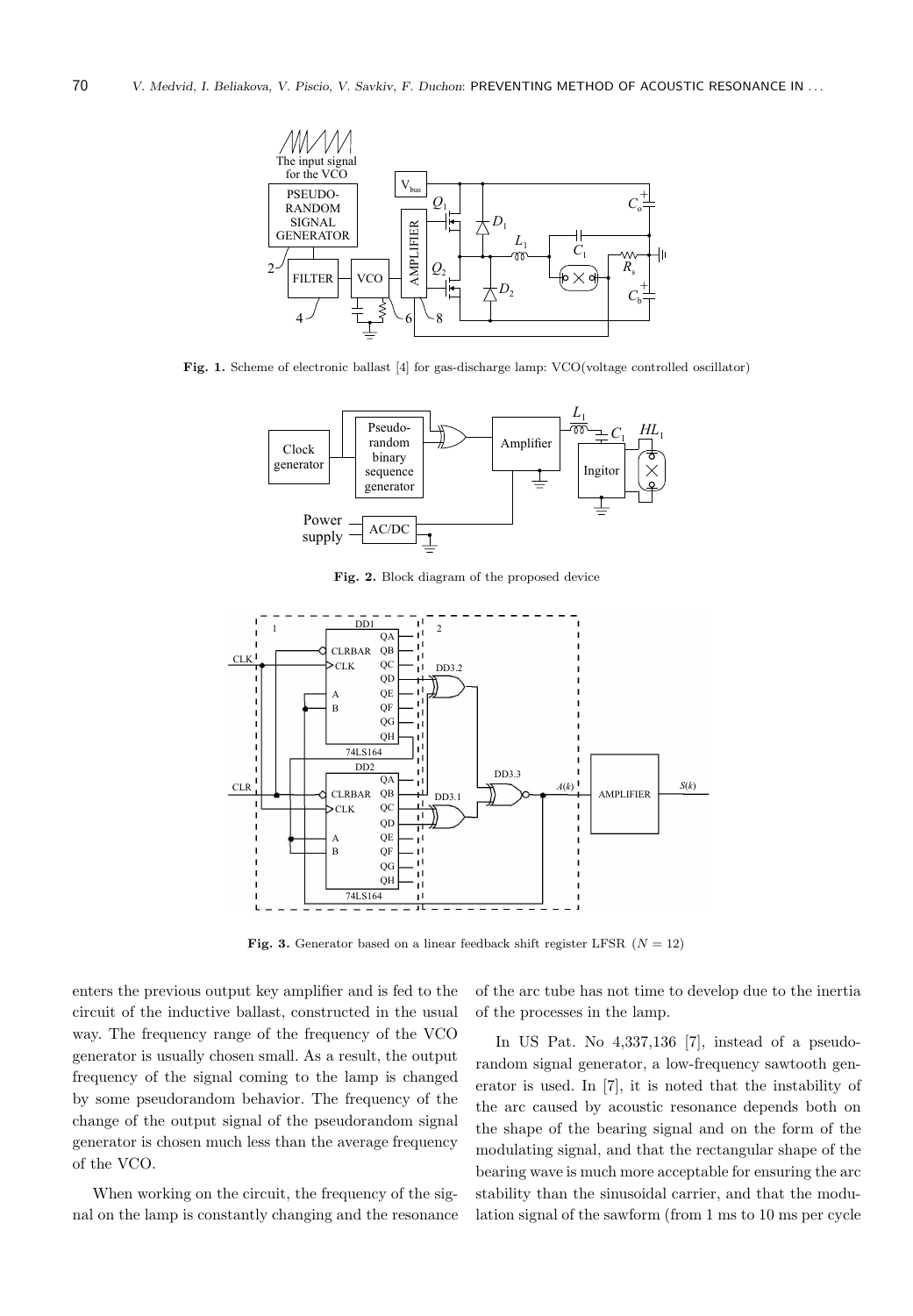with a reverse run time less than 1 ms) is better than a triangular modulating signal.

Another disadvantage ot the shem is the possibility of an acoustic resonance in the lamp at a minimum or at the maximum working frequency of the generator. This is due to the fact that the magnitude of the spectral density in the signal arriving at the lamp is the highest at the boundary of the frequency range. A significant drawback of such circuits is the complexity of their miniaturization due to the widespread use of analog signals and components in the control circuit.

The analysis of the described schemes allows us to conclude that in the case when a broadband signal is presented to a lamp, the energy distributed in a dangerous frequency interval will be small and the acoustic resonance phenomena will not occur or will have little effect. The signal must also meet these requirements:

- the average value of the signal must be zero; otherwise, the phenomenon of migration of ions to the one of the electrodes of a lamp may occur;
- the duration of the constant state at the lamp inlet does not exceed the set value  $T$ , which is connected with the current limitation by means of reactive elements.

#### 2 The proposed device

The block diagram of the proposed device is shown in Fig. 2. It consists of a clock generator 1, which generates at its output a voltage in the form of a meandering frequency of 10-40 kHz. This signal enters the input of a pseudorandom sequence based on linear feedback shift register(LFSR), which generates a pseudo-random signal. The output signal of the generator enters the phase modulator, built on the basis of the element"Exclusive-OR " (XOR), the output of which is obtained pseudorandom phase signal.

The output signal is fed to a powerful amplifier, which feeds a gas-discharge lamp, connected through the LC circuit, and, if necessary, an ignition device. A pseudorandom signal generator uses a linear feedback shift register (LFSR). Such a generator (Fig. 3) consists of, in fact, the shift register 1, which receives pulses of clock frequency, and the feedback circuit 2, which calculates the value of the next bit, which enters the information inputs of the registers A and B of element DD1.

The register consists of two eight-bit registers that have a common CLK clock signal. The number of flip-flop circuits, which are covered by feedback circuit, considered as register length and denoted as N .

The bits of the cells will be numbered  $i = 0, 1, \ldots N -$ 1, the contents of the cell with the number and denoted as  $Q_i$ . The new bit value  $Q_0$  is determined by the shift of the bits in the register by the feedback circuit.

The feedback circuit function is a linear Boolean function from the values of some case bits of register. The function executes the multiplication of the register bits by the coefficients  $c_i$  and the "Exclusive-OR" operation above the multiplication results

$$
A = \frac{\overline{N-1}}{\bigoplus_{i=0}^{N-1} \overline{c_i} \vee Q_i}.
$$
 (1)

The number of coefficients coincides with the number of bits in the register, the coefficients  $c_i$  take the value  $\{0, 1\}$ , with the coefficient  $c_{N-1} = 1$ , and the remaining coefficients are selected in a special way to obtain a given sequence length. The amplifier is designed to convert the signal by the following expression

$$
S(k) = 2A(k) - 1.
$$
 (2)

Note that the signal  $S(k)$  takes values -1 and +1, and the signal  $A(k)$  is 0 and 1.

During each step, the linear feedback shift register performs the following operations:

- reads the bit placed in the  $N-1$ -th flip-flop. This bit is the next bit of the output sequence;
- the feedback circuit function calculates a new value for a zeroth flip-flop circuit using the values of other bits by the corresponding formula;
- the content of each flip-flop moves to the next cell;
- the value of the bit calculated earlier is written to the zeroth trigger.

Obviously, the state of "all units" at register output can generate only a single value output feedback circuit, resulting in a sequence, which consists only of the units, so getting to this state should be deleted. A shifting register has  $2^N$  initial states, which are given by the same combination of bits in the register. Consequently, the number of permissible states is  $2^N - 1$ , and the maximum sequence has a period not exceeding  $M = 2^N - 1$ . In this case, the sequence  $S(k)$  with a maximum length  $M = 2^N - 1$  at the output of the circuit is called the M-sequence [8].

## 3 Signal representation

The voltage on the amplifier output in this scheme can be represented as

$$
u(t) = \sum_{n = -\infty}^{\infty} S(n)q(t/\Delta T - n)
$$
 (3)

where  $S(n)$  is a pseudo-random periodic sequence consisting of a set of  $-1$  and  $+1$ , and  $q(t/\Delta T - n)$  is the fill pulse signal, which is defined as follows

$$
q(\lambda) = \begin{cases} 0 & \text{if } \lambda < 0 \text{ or } \lambda \ge 1 \\ q_0(\lambda) & \text{if } 0 \le \lambda < 1 \end{cases} .
$$
 (4)

To the signal imposes the following requirements: First, the signal  $q(\lambda)$  must have a constant component equal to 0, otherwise the constant component of the resulting signal  $u(t)$  occurs; and secondly, the signal should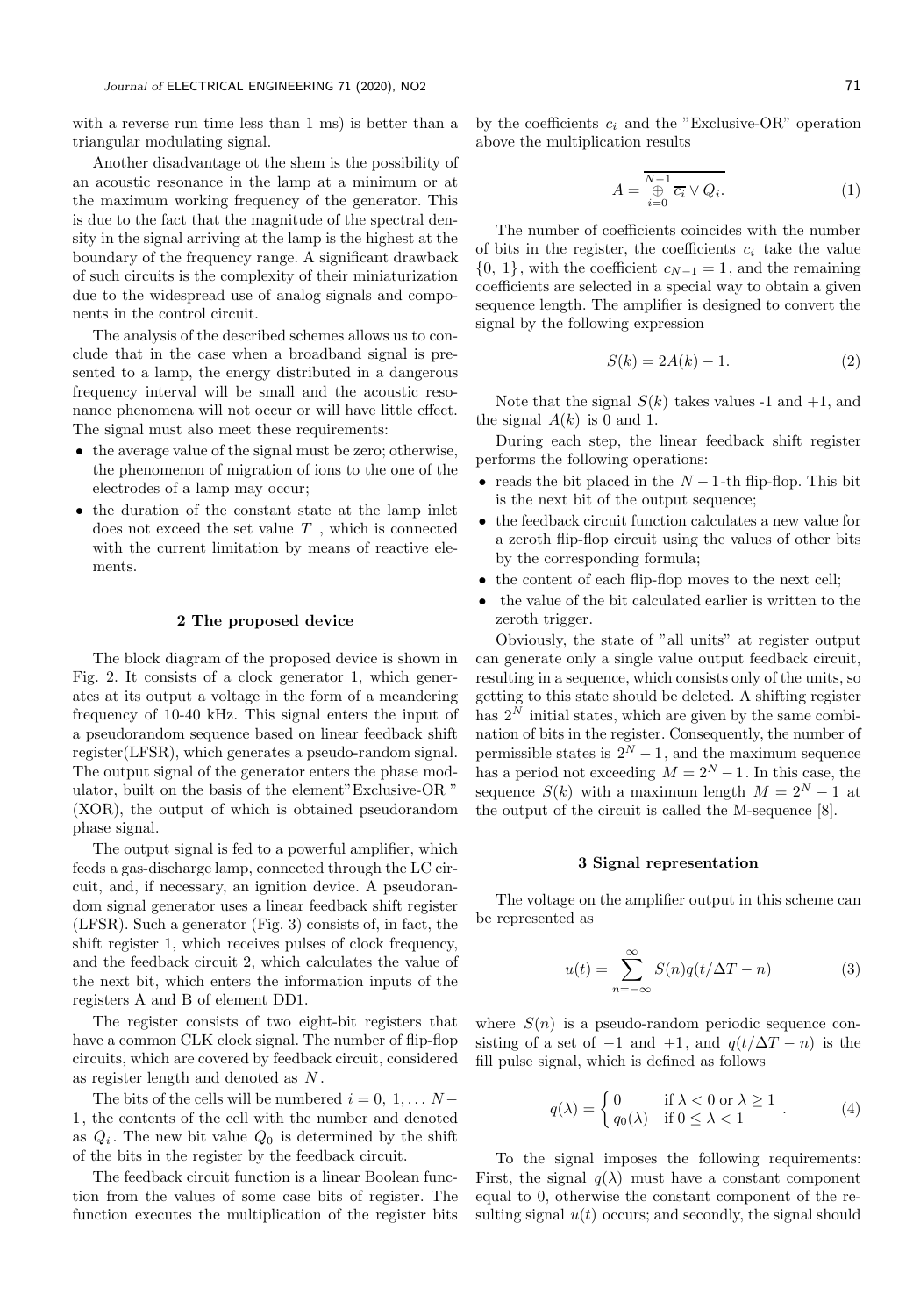

Fig. 4. Modulating signal  $q(t/\Delta T)$ 

be simple and get only the +1 and −1 levels. Let us prove that the signal  $u(t)$  can also be written as a convolution

$$
u(t) = \lim_{L \to \infty} \int_{-L \Delta T/2}^{L \Delta T/2} q(\tau/\Delta T)s(t - \tau, L) d\tau,
$$
 (5)

where  $s(t, L) = \sum_{k=1}^{L-1}$  $\sum_{n=-L} S(n)\delta(t-\Delta T n)$  - representation of

a pulse sequence through a set of Dirac delta functions. Since outside the interval [0,  $\Delta T$ ] function  $q(t/\Delta T)$ identically equals to zero, the integral can be written in the form

$$
u(t) = \lim_{L \to \infty} \int_{-\infty}^{\infty} q\tau / \Delta T \sum_{n=-L}^{L-1} S(n) \delta(t - \Delta T n - \tau) d\tau.
$$
 (6)

Changing the order of integration and summation, and also using the filtering property of the delta functions  $\delta(t)$ , we come to the conclusion that the representation of the output signal can be written as

$$
u(t) = \lim_{L \to \infty} \sum_{n=-L}^{L-1} \int_{-\infty}^{\infty} q(\tau/\Delta T) S(n) \delta(t - \Delta T n - \tau) d\tau.
$$
\n(7)

Due to the periodicity with the period  $T_u = \Delta T M$  (where  $M$  is the period of the sequence at the output of a register with a linear feedback circuit), the voltage  $u(t)$  can be expanded into a complex Fourier series at frequencies  $\omega_k = \frac{2\pi k}{T_u} = \frac{2\pi k}{M\Delta T}$ . Lets write down the coefficients of the expansion of the sinal  $u(t)$  in the Fourier series on the interval  $[-T_u/2, T_u/2]$  As shown in [7], the signal has an amplitude of harmonics

$$
U(\omega_k) = \frac{1}{T_u} \int_{-T_u/2}^{T_u/2} u(t) \exp(-j\omega_k t) dt =
$$
  

$$
\frac{1}{T_u} \int_{-T_u/2}^{T_u/2} \int_{0}^{\Delta T} q(\tau/\Delta T) \times \sum_{n=-\infty}^{\infty} S(n) \delta(t - \tau - \Delta T n) \times
$$
  

$$
\times d\tau \exp(-j\omega_k t) dt
$$
 (8)

$$
|U(\omega_k)| = \frac{|Q(\omega_k)|}{M} \times \begin{cases} \sqrt{M+1} & \text{if } \omega_k \Delta T \neq 2\pi z \\ 1 & \text{if } \omega_k \Delta T = 2\pi z \end{cases} (9)
$$

where  $Q(\omega_k)$  - is the Fourier series expansion of modulation signal at interval  $\Delta T$ , z - is an integer.

$$
Q(\omega_k) = \frac{1}{\Delta T} \int_{0}^{\Delta T} q(\tau/\Delta T) \exp(-j\omega_k \tau) d\tau =
$$
  
= 
$$
\int_{0}^{'} q(\eta) \exp(-j\omega_k \eta \Delta T) d\tau
$$
 (10)

Using the bit width of the shift register  $N$ 

$$
|U(\omega_k)| = \frac{|Q(\omega_k)|}{2^N - 1} \times \begin{cases} 2^{N/2} & \text{if } \omega_k \Delta T \neq 2\pi z \\ 1 & \text{if } \omega_k \Delta T = 2\pi z \end{cases} . \tag{11}
$$

$$
Q(\omega) = jU_0 \frac{4\sin(\omega\Delta T/4)^2}{\omega\Delta T} \exp\left(-\frac{j\omega\Delta T}{2}\right) \qquad (12)
$$



Fig. 5. Model of the proposed scheme in microcap environment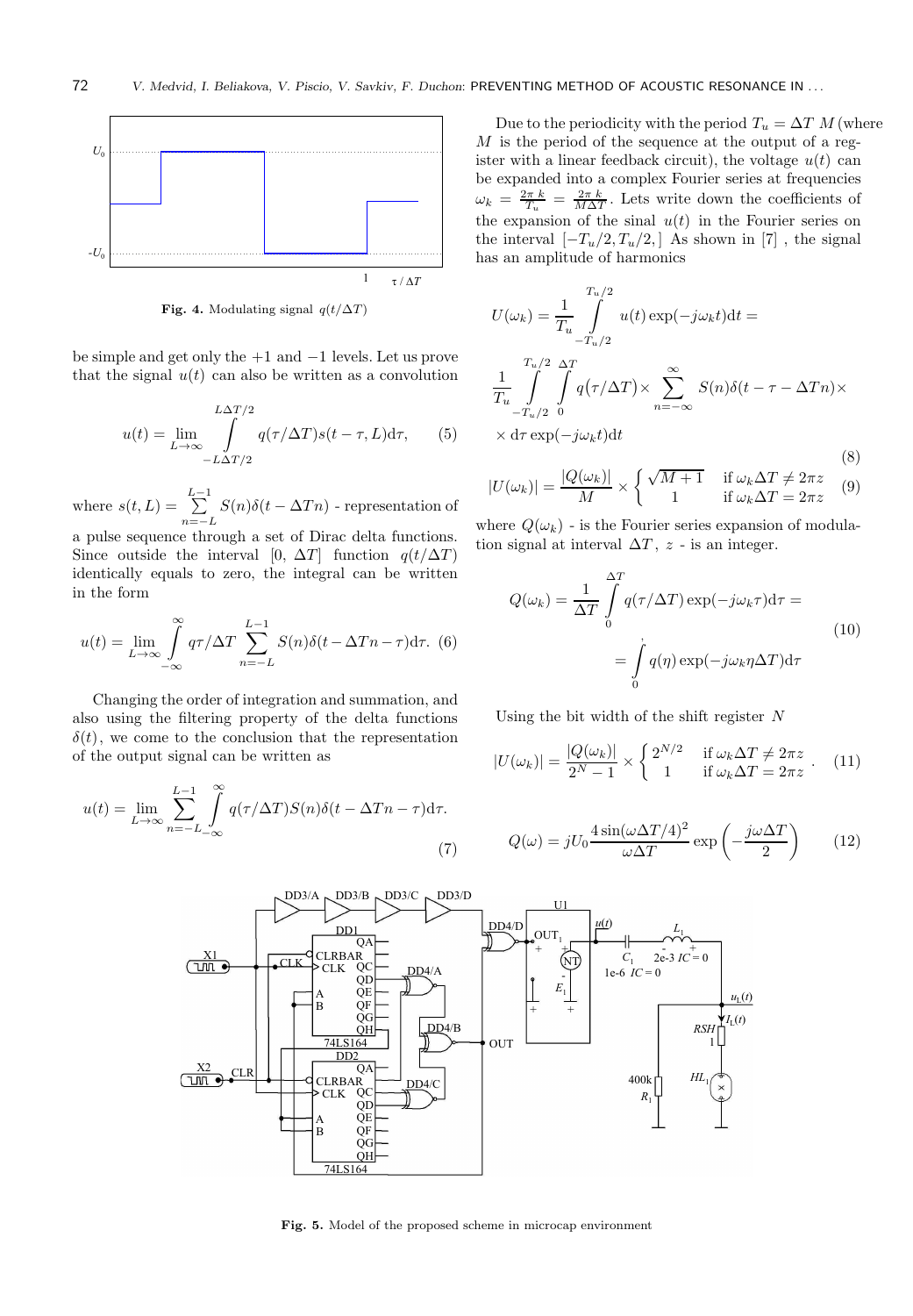

Fig. 6. Model of the discharge lamp drl-80

where  $i$ - is the imaginary unit. Module of spectral density of a signal is equal

$$
Q(\omega) = U_0 \frac{4 \sin(\omega \Delta T/4)^2}{\omega \Delta T} \tag{13}
$$

$$
|U(\omega_k)| = Q(\omega) \times \begin{cases} \sqrt{M+1} & \text{if } \omega_k \Delta T \neq 2\pi z \\ 1 & \text{if } \omega_k \Delta T = 2\pi z \end{cases} (14)
$$

Consequently, the received signal is broadband, so the energy density in the vicinity of a dangerous resonance frequency will be small and will not significantly affect the parameters of the arc and will not cause resonance. In addition, with an increase in the  $M$  amplitudes, the harmonics fall almost proportionally to  $sqrt$ .

## 4 Simulation result

A schematic diagram that corresponds to the above structural scheme and generates the signal described, was modeled in the MicroCAP environment (Fig. 5). The clock source X1 generates a signal with a period of 60  $\mu$ s and a frequency of 16.6 kHz, which is used for general synchronization of the circuit.

The functional generator X2 generates a reset signal that enters the corresponding inputs of the shift registers 74LS164 (DD1, DD2). The sequence of buffers DD3/A DD3/D is designed to delay the clock signal and avoid race signals. In the case of using more high-speed shift registers, there is no need for these buffers. The shift registers, together with the logical elements DD4/A DD4/C, form a linear feedback shift register. The DD4/D element is used to form a modulated pseudorandom signal that enters the output amplifier U1. To the output of the amplifier is connected sequentially LC ballast and discharge lamp HL1.

Results of simulation of the digital part of the scheme are shown in Fig. 7-9, from which it follows that the phase of the output signal becomes 0 or 180◦ depending on the pseudorandom signal. As the timing diagram in Figure 7 shows, the signal on the amplifier's input  $(D(OUT1))$  has a complex structure and does not appear to have a period comparable to the period of the clock signal D(CLK).An 80 W discharge lamp was used as a test discharge lamp, the model of which was built in accordance with the description in [10, 11,12].

In this model, the components of lamp conductivity are described by two differential equations

$$
\frac{dg_L}{dt} = g_L^2 M_1(u_L(t)).\tag{15}
$$

$$
\frac{d\beta}{dt} = M_2(u_L(t))(\beta_0 - \beta). \tag{16}
$$

where  $g_L$  is the component of the conductivity of the lamp, which depends on the concentration of electrons in the discharge gap,  $\beta$  is a component of the conductivity, which takes into account the additional effects. The voltage and current of lamp are related by the algebraic equation

$$
i_L(t) = \beta g_L u_L(t). \tag{17}
$$

The functions  $M_1(u_L(t))$  and  $M_2(u_L(t))$  are depended on the ratio of the instantaneous value of the voltage on the lamp  $u<sub>L</sub>(t)$  to the nominal voltage at the lamp at DC  $U_0$  and are described by the folowing dependencies

$$
M_1(u_L(t)) = \frac{A_L U_0^2 ((u_L(t)/U_0)^2 - 1)}{2} 0.4 + 0.6 \, \|u_L(t)/U_0\|.
$$
\n(18)

$$
M_2(u_L(t)) = 10^4 \left( 1.5 + 3|u_L(t)/U_0|^{1.5} \right). \tag{19}
$$

The parameter  $A_L$  depends on the design parameters of the lamp arc and for the discharge lamp DRL-80 becomes . Value of  $\beta_0$  is determined from the equation

$$
\beta_0 = 0.4 + 0.6 \, |u_L(t)/U_0| \,. \tag{20}
$$

Using equations  $(15) - (20)$ , a model of discharge lamp was constructed, which was used in the simulation of the analog part of the scheme. The schematic diagram of the corresponding model is shown in Fig. 6.

The current flowing through the inductance  $L_q$  models the component of the conductivity of the lamp, which depends on the electron concentration in the discharge gap. The voltage source  $E<sub>q</sub>$  of the NFV type controls the change in current through an inductance of  $L_q$  equal to 1 H. The voltage at the terminals of the source  $E_q(t)$  is determined by the dependence of

$$
E_g(t) = \frac{27I(L_g)^2U_0^2((u_L(t)/U_0)^2 - 1)}{0.4 + 0.6|u_L(t)/U_0|}
$$
(21)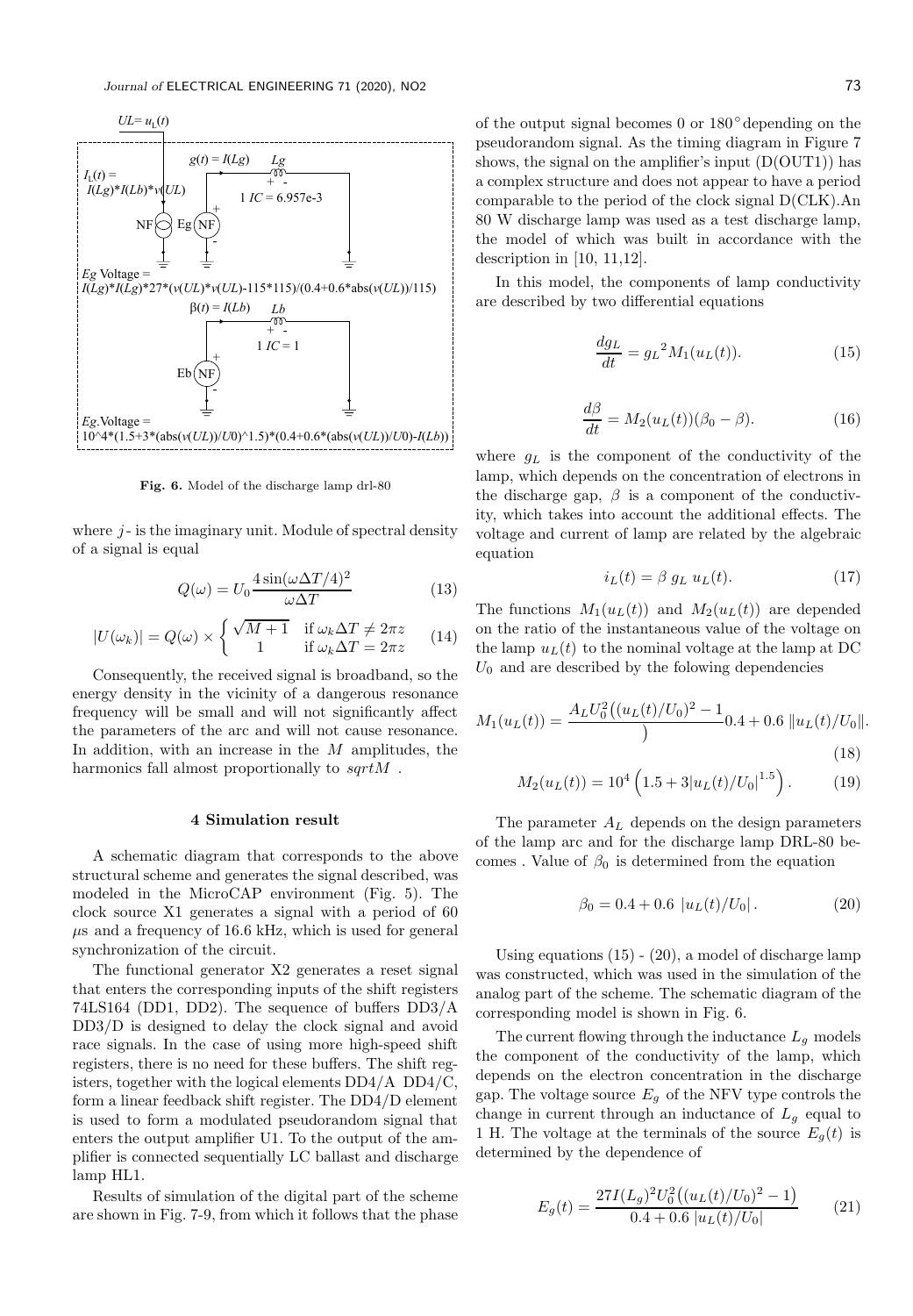

Fig. 7. Timing diagram of the main binary signals in the circuit:  $D(?lk)$ -signal at the output of the clock generator,  $D($ out)-the signal at the output of the pseudorandom binary sequence, D(out1)-the signal at the input of the amplifier



Fig. 8. Fragment of the oscillogram of the signal at the amplifier(v(out2)output

The differential equation describing the current through the inductance  $L_q$ , which corresponds to the first component of the conductivity of the lamp, is as follows

$$
L_g \frac{\mathrm{d}I_g(t)}{\mathrm{d}t} = E_g(t) = \frac{27I(L_g)^2 U_0^2((u_L(t)/U_0)^2 - 1)}{0.4 + 0.6|u_L(t)/U_0|}
$$
(22)

where  $u_L(t)$  is the voltage on the lamp,  $I(L_q)$  is the current through the model inductance  $L_q$  Since the inductance  $L_g$  is virtual, for simplicity, take its inductance equal to 1 H. In this case, the virtual current through the inductance will be numerically equal to the lamp conductivity.

The current flowing through the inductance of the model Lb is numerically equal to the component of the conductivity of the lamp, which takes into account additional effects. For simplify the value of the inductance Lb is selected to be 1 H. Similar to the previous model circle, the inductance  $Lb$  is controlled by the voltage source  $E_b$ , the value of which is determined by the right-hand side of equation (16) and (19), (20). The voltage  $E_b$  is equal to

$$
E_b(t) = 10^4 (1.5 + 3|u_L(t)/U_0|^{1.5}) \times
$$
  
×(0.4 + 0.6|u\_L(t)/U\_0| – I(L<sub>b</sub>)) (23)

The differential equation describing the model current due to the inductance Lb is as follows

$$
L_b \frac{dI_b(t)}{dt} = E_b(t) = 10^4 (1.5 + 3|u_L(t)/U_0|^{1.5}) \times \times (0.4 + 0.6|u_L(t)/U_0| - I(L_b)), \tag{24}
$$

where  $I(Lb)$  is the current through the virtual model inductance  $Lb$ . Since  $Lb = 1$  H, the equations essentially coincide with equation (16). The lamp current is defined as the product of the model quantities  $I(Lb)$ ,  $I(L_q)$  and the voltage on the lamp  $(u<sub>L</sub>(t))$ , which is described in the model using a dependent current source of the NFI type. The output current is

$$
i_L(t) = I(Lb) I(L_g) u_L(t)
$$
\n(25)

The adequacy of the adopted model is confirmed by the qualitative coincidence of the waveforms of voltages and currents through the lamp obtained experimentally and using simulation (Fig. 9 and Fig. 10).

A fragment of the oscillogram of the signal at the amplifier V (OUT2) output is shown in Fig. 8. In Fig. 9 a the oscillogram of the voltage on the gas-discharge lamp is shown, and in Fig. 9 b - oscillogram of current through it.



Fig. 9. Fragment of voltage oscillogram on lamp(a)and current through it(b)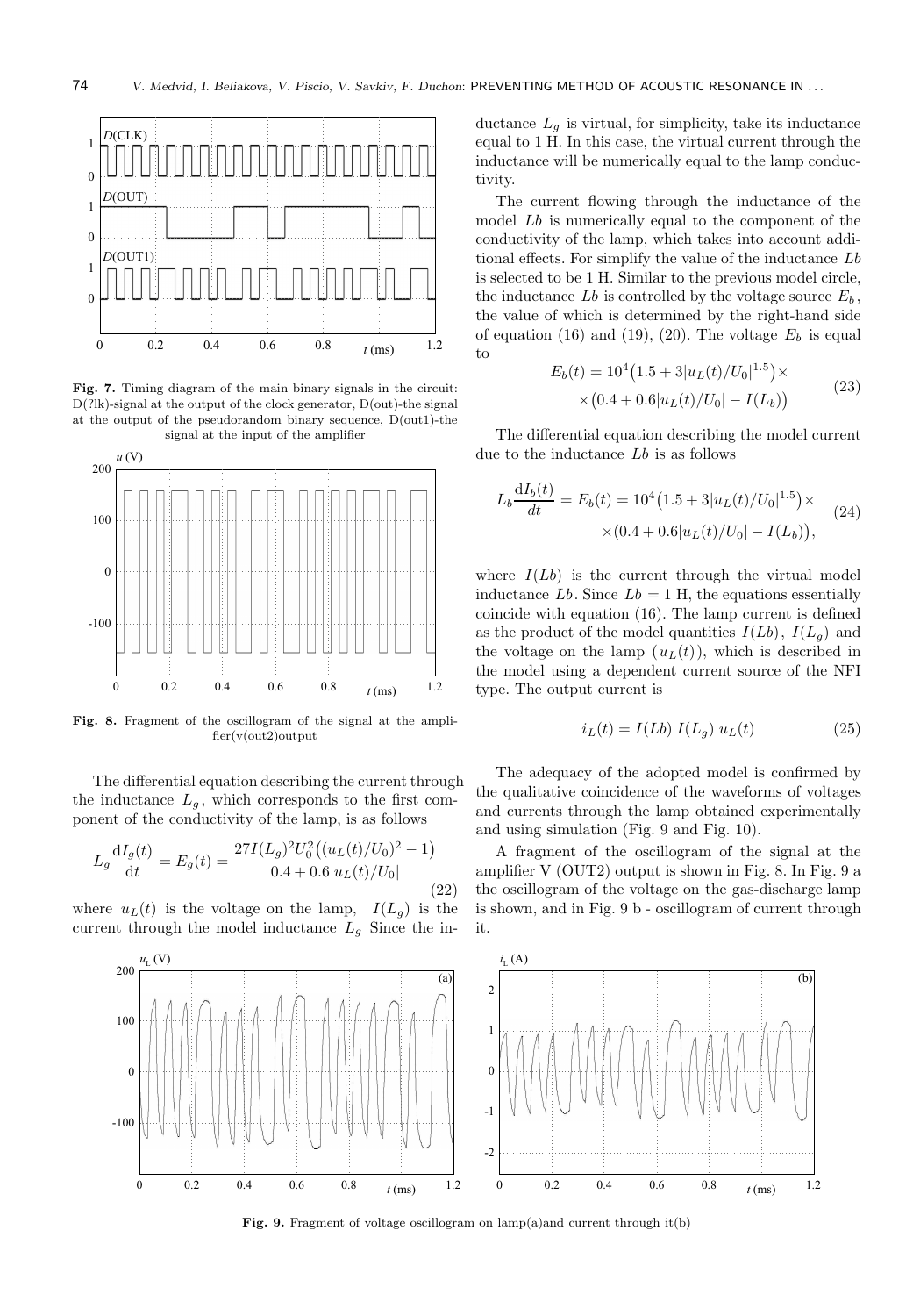

Fig. 10. Fragment of the oscillogram of the voltage on the  $\text{lamp}(1)$  and the current through it(2), removed from the layout of the system

The proposed driving principle was tested on the layout of the system. The oscillograms obtained on the layout are shown in Fig. 10. Matching the shape of the voltage and current through the lamp in each of the individual fragments of oscillograms, obtained from the real oscillograms of the model system, confirm the adequacy of the adopted model of the discharge lamp. As well as the robustness of the corresponding design.

Figure 11 shows the spectrum amplitude harmonics of lamp voltage obtained as a result of mathematical simulation in MicroCap. As can be seen from Fig. 11, each harmonic of the output signal does not exceed the amplitude of 5 V in the frequency range from 0 to 100 kHz, while the voltage at the output of the amplifier varies from  $-220\sqrt{2}/2 = -156$  to  $220\sqrt{2}/2 = 156$  V.

## 5 Experimental research

An experimental setup was developed to confirm the theoretical concepts, witch schematic diagram is shown in the following figure 12. The circuit is designed to powering the discharge lamp HL1 type DRL-80. The following components are used in the layout of the system layout:

- pseudo random sequence generator card with output signal converter $(\# 1)$ ,
- digital output signal amplifier board based on IR2103  $(# 2)$
- power supply unit  $(\#3)$ .

The pseudo-random sequence generator contains a clock generator (25 kHz) on the elements DD1/1DD1/3. For the formation of a pseudorandom sequence, a registers is used (DD2 and DD3). The next bit of the sequence is generated using the logical element DD4/1 and DD1/6. The output signal is formed by the logical element DD4/3. The card  $# 2$  is intended to amplify the signal from the card  $# 1$  and is based on the half-bridge driver (IR2103) and the IRF820 transistors Q1 and Q2. The power supply unit  $(\# 3)$  with an output voltage of 310 V, designed to power the power section of the circuit.

Stabilization of current through a lamp is carried out with the help of LC ballast. Which is based on components  $L_b$  and  $C_b$ .

For the determination of shape the current through lamp and lamp voltage, a digital storage oscilloscope Rigol DS-1022C was used, while for the determination of the voltage on the lamp and the current through, a voltmeter / milliammeter PB7-22A was used. (The devices Rigol DS-1022C and PB7-22A not shown in Fig. 12.)

The measured values of instantaneous current and voltage on the lamp are shown in the oscillogram (Fig. 10). No visual manifestations of acoustic resonance: changes in brightness or flashing of the lamp, the appearance of sounds, changes in the mean square voltage value were not observed, which indicates the absence of acoustic resonance in the proposed scheme. The current oscillogram shows the permissible ratio of the maximum current value to the rms value, so the circuit has a practical application.

## 6 Conclusions

The proposed principle of controlling high-pressure discharge lamps allows avoiding the phenomenon of acoustic resonance or reducing its effect. The main point of the scheme is to distribute energy over the largest possible frequency spectrum, which is being successfully implemented. As can be seen from Fig. 8, 9, 11, each harmonic of the output signal does not exceed the amplitude of 5 V in the frequency range from 0 to 100 kHz, while the voltage at the output of the amplifier varies from  $-220\sqrt{2}/2 = -156$  V to  $220\sqrt{2}/2 = 156$  V.

The circuit implementation of the principle is quite simple and does not require the presence of a microcontroller. Although, of course, the scheme for generating the necessary pseudo-random signal can be transformed into an algorithm and executed by some microcontroller.

The reasonableness using of the circuit is verified using mathematical modeling and experimentally. During of the mathematical modeling, the model of a gas discharge lamp described in the book [11] has been used.

An experimental verification of the proposed principle was carried out using the circuit diagram of Fig. 12. During experimental verification of the circuit during continuous operation, a constant brightness of the discharge lamp was observed, which proves the absence of visual manifestations of acoustic resonance. Oscillograms of voltage and current, Fig. 9(b) taken during modeling and during experimental verification (Fig. 10) coincide in shape with each other, which indicates the adequacy of the selected mathematical model of the lamp. They also show the permissible ratio of the maximum current to the rms value.

Since the circuit is in no way tied to the properties of a particular type of lamp, there are no fundamental problems with the applicability of the proposed principle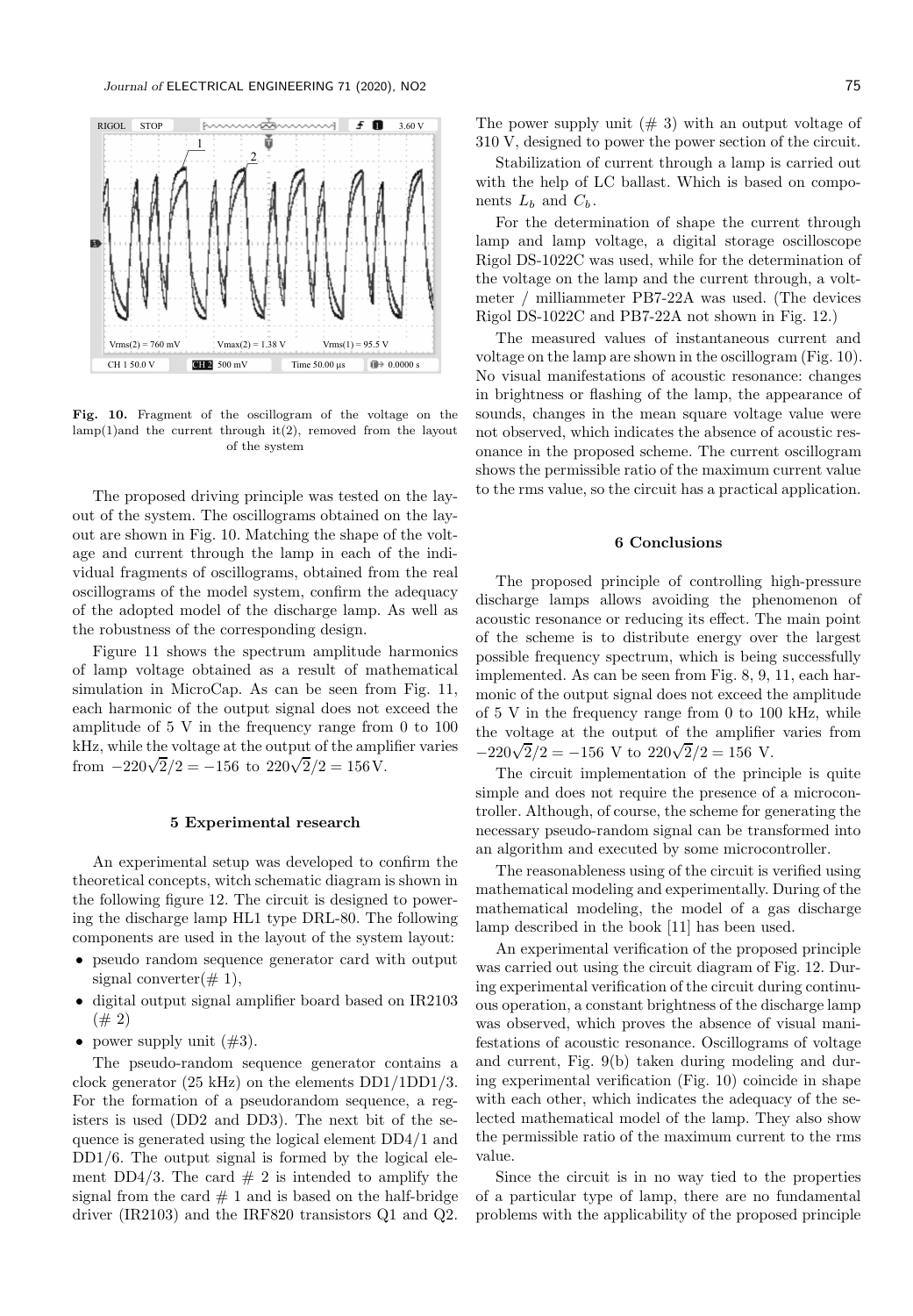

Fig. 11. Amplitude of harmonics of the output signal at the output of the corresponding amplifier  $HARM(u(t))$  and at he entrance of the gas discharge lamp  $HARM(u<sub>L</sub>(t))$ 



Fig. 12. The schematic diagram of the proposed system

of power supply to discharge lamps of other types, for example, sodium.

#### **REFERENCES**

- [1] D. Panfilov, V. Polyakov, Y. Polyakov, and A. Baryshnikov, "Electronic start-up devices for tubular fluorescent lamps", Engineering microelectronics, vol. 2, pp. 18-22, 1999. Available: http://www.chipnews.ru/html.cgi/arhiv i/99 02 /stat-15.htm [Accessed 1 June 2019].
- [2] V. Medvid, I. Beliakova, and V. Piscio, "Analysis of methods and schemes for preventing occurrence of the acoustic resonance

phenomenon high-pressure gas discharge lamps", International scientific and technical conference Fundamental and applied problems of modern technologies to the 100-th anniversary of the foundation of the National Academy of Sciences of Ukraine and to the commemoration of Ivan Puluj, Ternopil, 2018, pp. 259-260. Available: http://elartu.tntu.edu.ua/handle/lib/25419 [Accessed 1 June 2019].

[3] A. Chammam, W. Nsibi, M. N. Nehdi, B. Mrabet and A. Sellami, "Behaviour of a high-intensity discharge lamp fed by a high-frequency dimmable electronic ballast", Lighting Research  $&$  Technology, vol. 49, no.2, pp. 277-284, 2016.Available: 10.1177/1477153516650234.